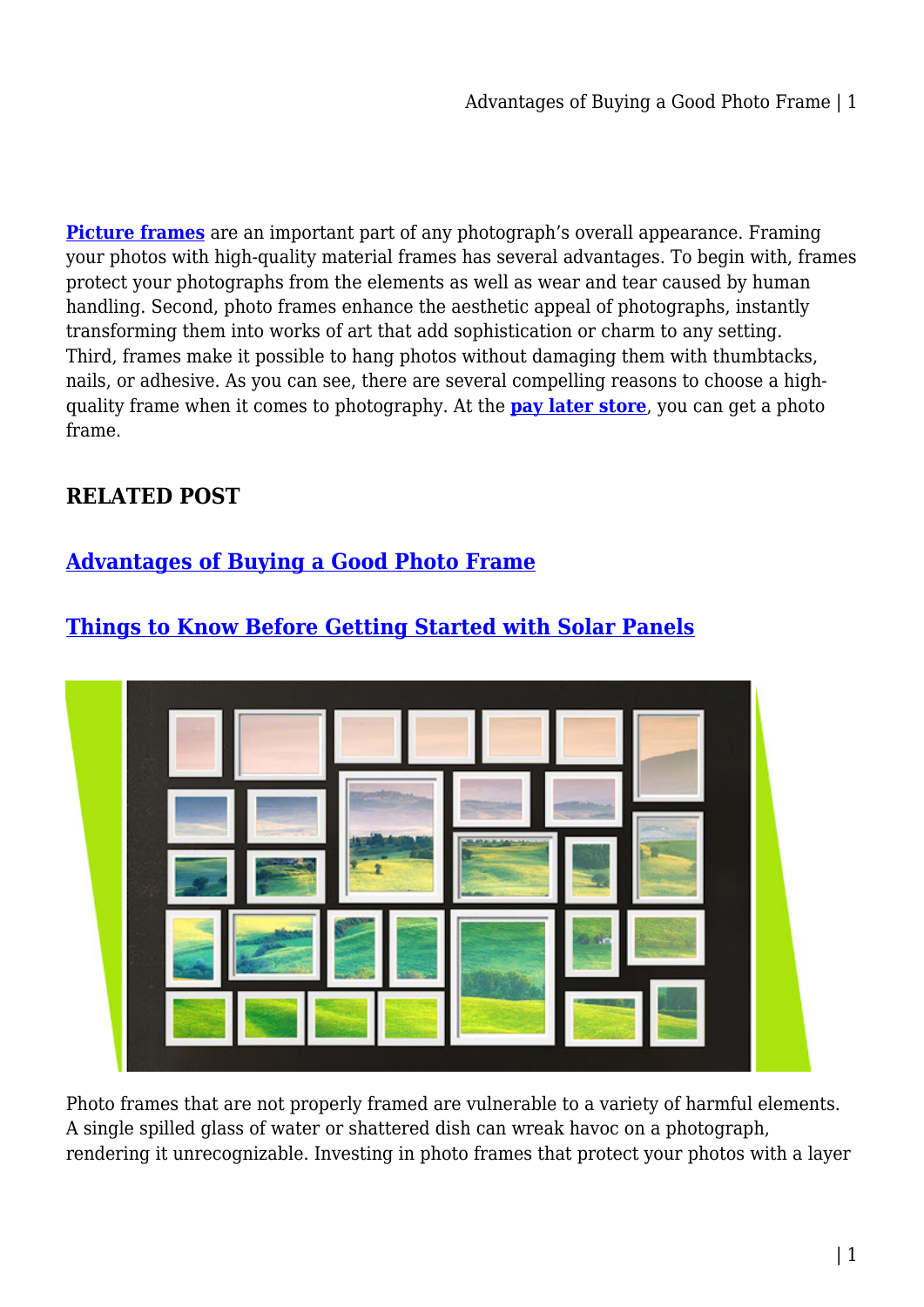of glass or plastic is a smart decision that will keep your photos safe from damage. Invest in scratch-resistant frames so you won't have to replace them if they fall off the wall or are brushed by passing furniture or other potential scrapers.' Frames are known for their durability, making them an excellent choice for displaying your images for a long time.



Aesthetic Appeal frames are much more than just a haven for your prized photographs. They are individual works of art that can be used to complement your overall **[home and garden](https://paylateralligator.com.au/home-garden/)** decor and elevate the aesthetic appeal of any space. When choosing photo frames for any area, take your time to choose the design, size, and materials that will complement your interior surroundings.

Photo frames can provide a rustic touch to your house, framing images of your favourite locations or loved ones in a way that is welcoming to guests. Consider framing your images in finished frames, stainless steel frames, or wrought iron frames if you want to create a more refined atmosphere. Each of these materials gives the environment in which your photo frames are displayed a particular artistic flare. Plastic framing is a pleasant aesthetic alternative for children's rooms that also provides extra protection against accidental damage.

### Hanging That Isn't Damaged

If you don't utilize photo frames, you're missing out. When it comes to hanging your treasured photographs, you'll need to utilize a different approach that is less likely to harm the photograph. Thumbtacks, tape, and nails are all examples of non-frame ways for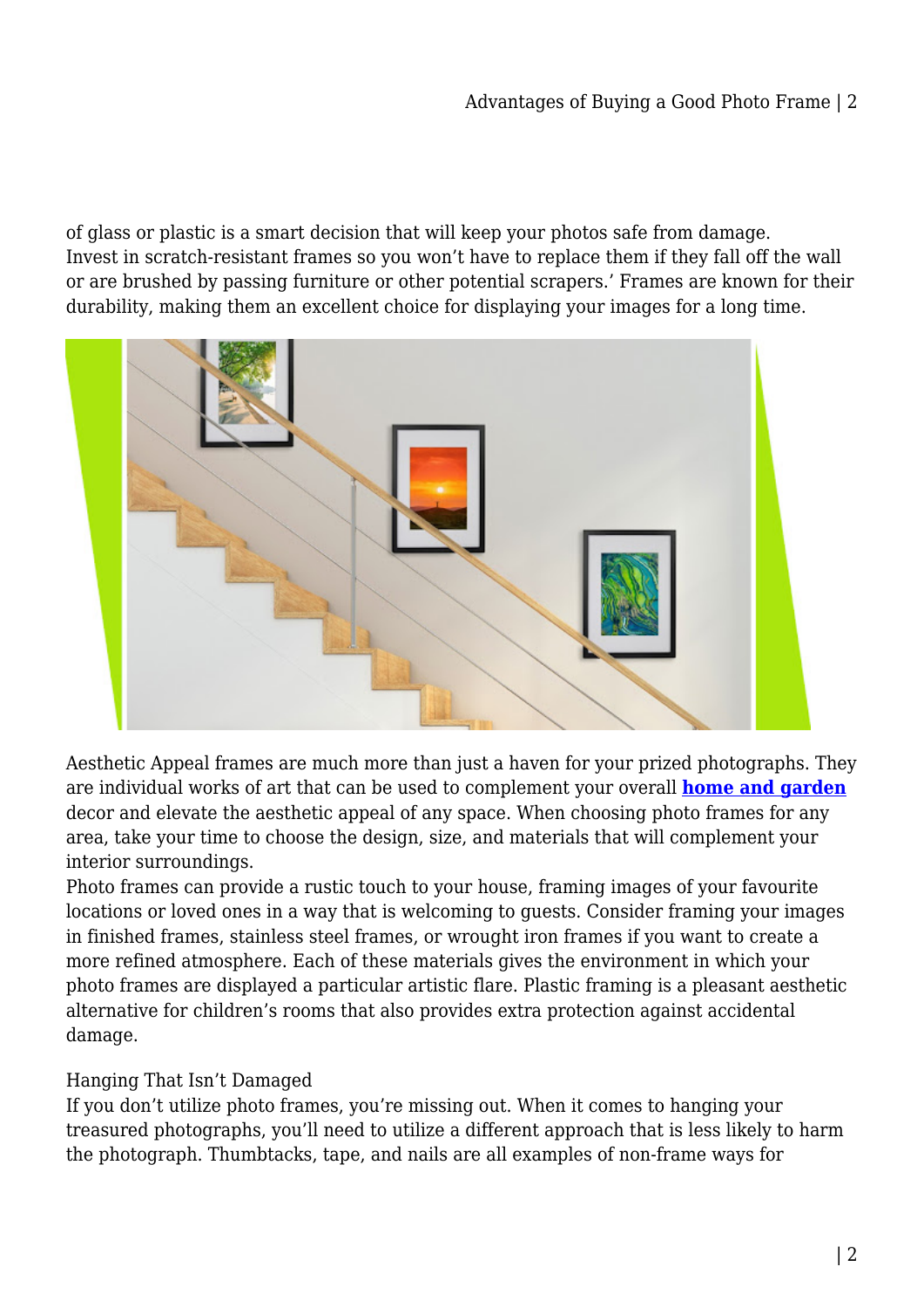### hanging photos.



All of these methods of affixing images to a wall can cause damage to your photos; however, photo frames enable you to hang your photos without causing damage to them. Picture framing can be done with wood, metal, or plastic, so you won't have to worry about your photo frame choice clashing with the rest of your décor.

. One of the benefits of purchasing a decent photo frame is that it protects your photograph from the weather. When a photograph is exposed to the elements, such as water and dust, it might be ruined. When images come into touch with such substances, they can change colour or even lose ink, which means they will be harmed in the long term, which is why a proper frame is so important if you want to preserve the memory of your photographs.

. A decent photo frame protects your pictures from human touch as well as being harmed by the environment. Pictures that aren't framed can easily be scratched or ripped, speeding up the deterioration of the image. As a result of such things, your photographs can be ruined beyond recognition, resulting in the loss of the memories that you meant to preserve with such photography.

. Good family photo frames are also beneficial since they enhance the visual appeal of your photographs. Depending on how they are fashioned, a decent frame can help you contribute to the interior decorating of your house. You can easily locate photo frames in a variety of